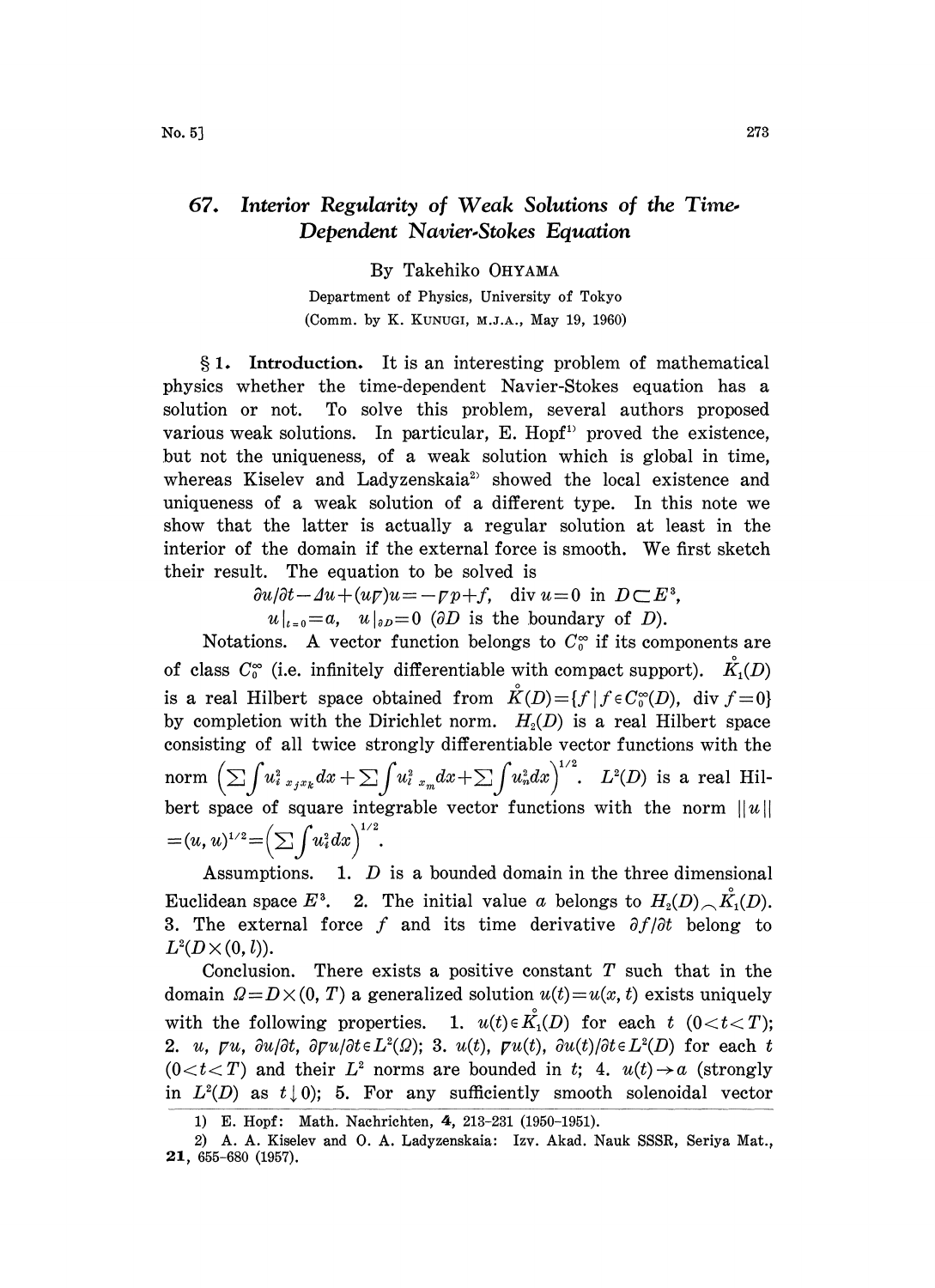function  $\varphi(x, t)$  with compact support in  $\Omega$ , the weak equation

(1) 
$$
\int_0^T \left( -\left(\frac{\partial}{\partial t} + \Delta\right) \varphi, u \right) dt + \int_0^T (\varphi, (u\varphi)u) dt = \int_0^T (\varphi, f) dt
$$

holds, where  $(f,g) = \int f(x)g(x)dx$ .

This generalized solution will hereafter be called K-L solution. Our object is to prove the

**Theorem.**<sup>3</sup> The K-L solution is regular (twice continuously differentiable in  $x$  and once continuously differentiable in  $t$ ) in any subdomain of  $\Omega$  where the external force  $f(x, t)$  is Hölder continuous in  $(x, t)$ .

To prove the theorem we deduce integral representations for  $u(x, t)$ and  $\varphi(u, t)$  in the next section, and study the properties of the integral operators involved in  $\S 3$ . With these aids we prove the theorem in  $$4.$ 

Remark 1. The same result holds for the  $K-L$  solution in the two-dimensional space.

Remark 2. We have not been able to prove the regularity of Hopf's weak solution.

The author wishes to express his cordial thanks to Professor T. Kato for his continual guidance throughout this study.

2. Integral representations. In this section we derive integral representations of u and  $\overline{\rho}u$ . Setting  $f' = f - (u\overline{\rho})u$  and taking  $\varphi = \text{rot}$ rot  $\psi=-\Delta\psi+grad \operatorname{div} \psi$  ( $\psi \in C_0^{\infty}(\Omega)$ ) in (1), we have

(2) 
$$
\int_0^T \left( \left(4 + \frac{\partial}{\partial t}\right) 4\psi, u \right) dt = \int_0^T (\text{rot rot } \psi, f') dt.
$$

 $\partial$ We denote by  $\Phi^*(x, t; \xi, \tau)$  a fundamental solution of  $\left(4 + \frac{\partial}{\partial t}\right)Av = 0$ with its singularity at the point  $(x, t) = (\xi, \tau)$ . The explicit form of  $\varPhi^*$  is

$$
\varPhi^*(x,t;\xi,\tau) = \begin{cases} \frac{1}{4\pi^{3/2}|\xi-x|(\tau-t)^{1/2}} \int_0^{|\xi-x|} \exp\Bigl(-\frac{\rho^2}{4(\tau-t)}\Bigr)d\rho, & t < \tau, \\ 0, & t > \tau. \end{cases}
$$

That  $\Phi^*$  is a fundamental solution is evident from the fact that

$$
-4\Phi^*(x,t;\xi,\tau) = (4\pi(\tau-t))^{-3/2} \exp\left(-\frac{|\xi-x|^2}{4(\tau-t)}\right) = E^*(x,t;\xi,\tau)
$$

is a fundamental solution of the adjoint heat equation. By the way, we have symbolieally

(3) 
$$
(A+\partial/\partial t)A\Phi^*(x,t;\xi,\tau) = -(A+\partial/\partial t)E^*(x,t;\xi,\tau) = \delta(x-\xi,t-\tau).
$$
 Next we fix a truncating function  $\eta(x,t;\xi,\tau) = \eta(x-\xi,t-\tau)$  such

<sup>3)</sup> Then there exists a continuous function  $p(x, t)$  with continuous space derivatives, and together with this p,  $u(x, t)$  is a genuine solution of the N-S eq. in the said subdomain (see Hopf<sup>1)</sup>).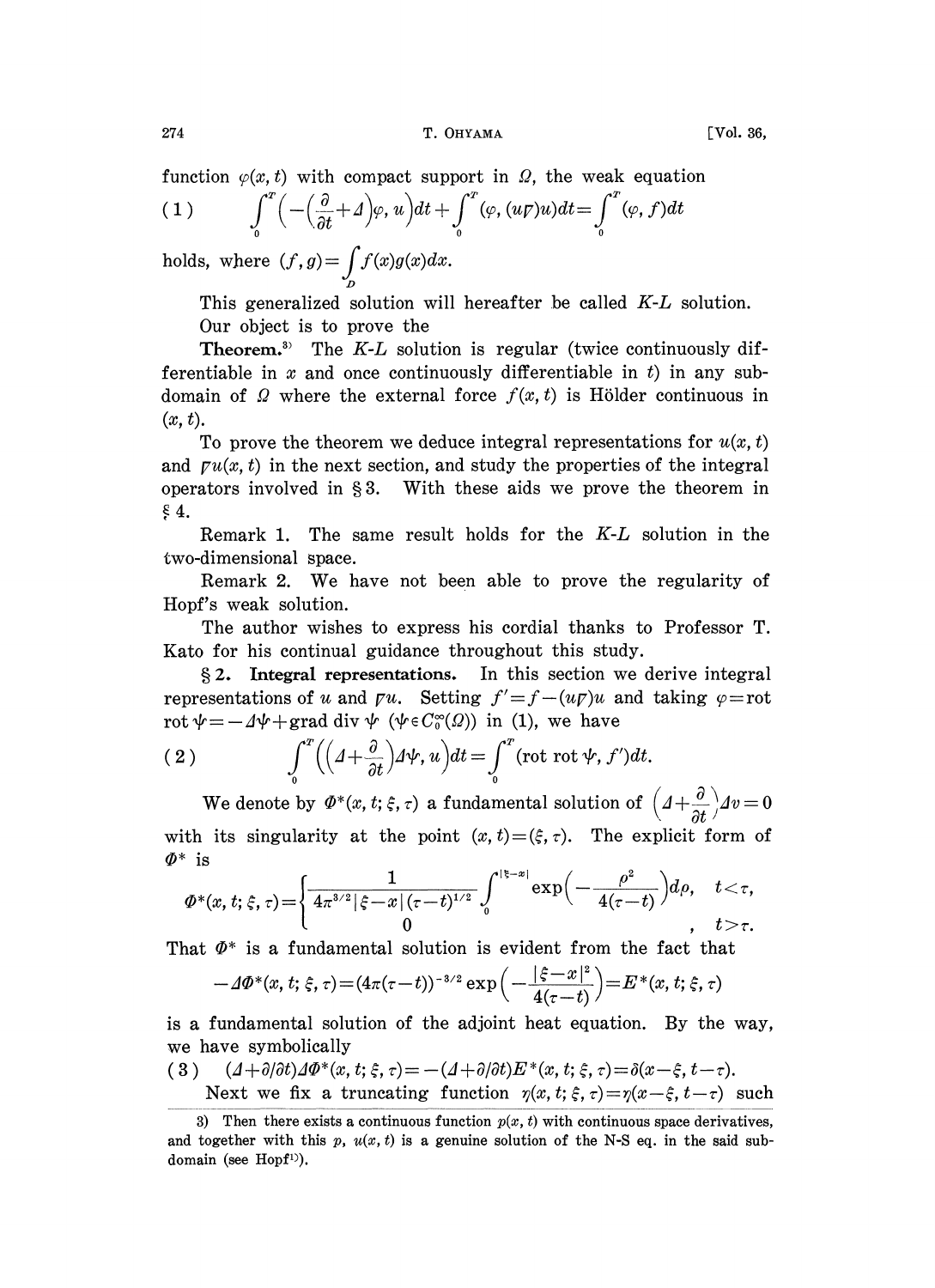## No. 5] Interior Regularity of Weak Solutions of the N-S Equation 275

that  $r(x, t)$  is an even  $C_0^{\infty}$ -function, equal to one if  $|x| < \delta/2$  and  $|t| < \delta/2$ , and equal to zero if either  $|x|>\delta$  or  $|t|>\delta$ . We take

$$
\psi(x,t) = \int_{t}^{T} \int_{D} (\varPhi^*\eta)(x,t;\xi,\tau)\chi(\xi,\tau)d\xi d\tau, \quad \chi \in C_0^{\infty}(\Omega_s),
$$

as a testing vector function in (2), where  $\Omega_i = \{(x, t) | (x, t) \in \Omega, \text{dist}((x, t),$  $\partial\Omega$ ) $>$  $\delta$ , i.e.  $\Omega_s$  is obtained by taking off the boundary strip of width  $\delta$  from  $\Omega$ . By virtue of (3) we have

$$
(A+\partial/\partial t)\Delta\psi(x,t) = \chi(x,t) - \int_t^T \int_B B^*(x,t;\xi,\tau)\chi(\xi,\tau)d\xi \,d\tau = \chi(x,t) - B^*\chi(x,t),
$$

and setting 
$$
T^* = (T^*_{ij})
$$
,  $T^*_{ij} = T^*_{ji} = -\Delta \Phi^* \delta_{ij} + \partial^2 \Phi^* / \partial x_i \partial x_j$ ,  
(rot rot  $\psi(x, t)$ ) =  $\int^T \int_{-\Delta}^{\Delta} (\Phi^* \eta)(x, t; \xi, \tau) \delta_{ij} + \frac{\partial^2}{\partial x_i} (\Phi^* \eta) \delta_{ij}$ 

$$
(\text{rot rot }\psi(x,t))_i = \int_t^T \int_D \left[ -\Delta(\Phi^*\eta)(x,t;\xi,\tau)\delta_{ij} + \frac{\partial^2}{\partial x_i \partial x_j} (\Phi^*\eta)(x,t;\xi,\tau) \right] \times \chi_j(\xi,\tau) d\xi d\tau
$$
  
\n
$$
= \int_t^T \int_D (T^*_{ij}\eta)(x,t;\xi,\tau)\chi_j(\xi,\tau) d\xi d\tau + \int_t^T \int_D C^*_{ij}(x,t;\xi,\tau) \times \chi_j(\xi,\tau) d\xi d\tau
$$
  
\n
$$
\times \chi_j(\xi,\tau) d\xi d\tau
$$
  
\n
$$
= (T^*_\eta \chi + C^* \chi)_i
$$

where  $B^*$ ,  $C_{ij}^*$  are  $C_0^*$ -functions vanishing identically near  $x=\xi$ ,  $t=\tau$ , and  $C_{ij}^* = C_{ji}^*$ . Inserting these relations into (2), we get

(4) 
$$
\int_{0}^{T} (\chi - B^* \chi, u) dt = \int_{0}^{T} (T^*_{\eta} \chi + C^* \chi, f') dt.
$$

Carrying out the ehange of the order of integration, which is justified readily in virtue of the integrability of  $f' = f - (u\varphi)u$  and  $\chi \in C_0^{\infty}(\Omega_s)$ , we have

(5) 
$$
\int_{0}^{T} (\chi, u - Bu) dt = \int_{0}^{T} (\chi, (T_{\eta} + C) f') dt,
$$

where

(6) 
$$
T_{\eta}f'(x,t) = \int_{0}^{t} \int_{D} (T\eta)(x,t;\xi,\tau) f'(\xi,\tau) d\xi d\tau,
$$

and  $T=(T_{ij})$  is obtained by interchanging  $(x, t)$  and  $(\xi, \tau)$  in  $T^*=(T_{ij}^*)$ . B, C are obtained from  $B^*$ ,  $C^*$  in a similar way. Since  $\chi$  is arbitrary in (5), we arrive at an integral representation

(7)  $u(x,t) = T_{n}f'(x,t) + Bu(x,t) + Cf'(x,t),$  for  $(x,t) \in \Omega_{\delta}$ .

We next derive an integral representation for  $\partial u/\partial x_m$ ,  $m=1, 2, 3$ . To this end we replace  $\chi$  by  $\partial \chi / \partial x_m$  in (4), and proceed as above, obtaining

(8) 
$$
\frac{\partial u}{\partial x_m}(x,t) = S_{\eta}^m f'(x,t) + E^m u(x,t) + F^m f'(x,t), \text{ for } (x,t) \in \Omega_{\delta},
$$

where  $S_n^m$  is an integral operator with the kernel  $\partial T_{ij}/\partial x_m \eta$ , namely

$$
(S_{\eta}^{m} f'(x,t))_{i} = \int_{0}^{t} \int_{D} \frac{\partial T_{ij}}{\partial x_{m}} \eta(x,t;\xi,\tau) f'_{j}(\xi,\tau) d\xi d\tau,
$$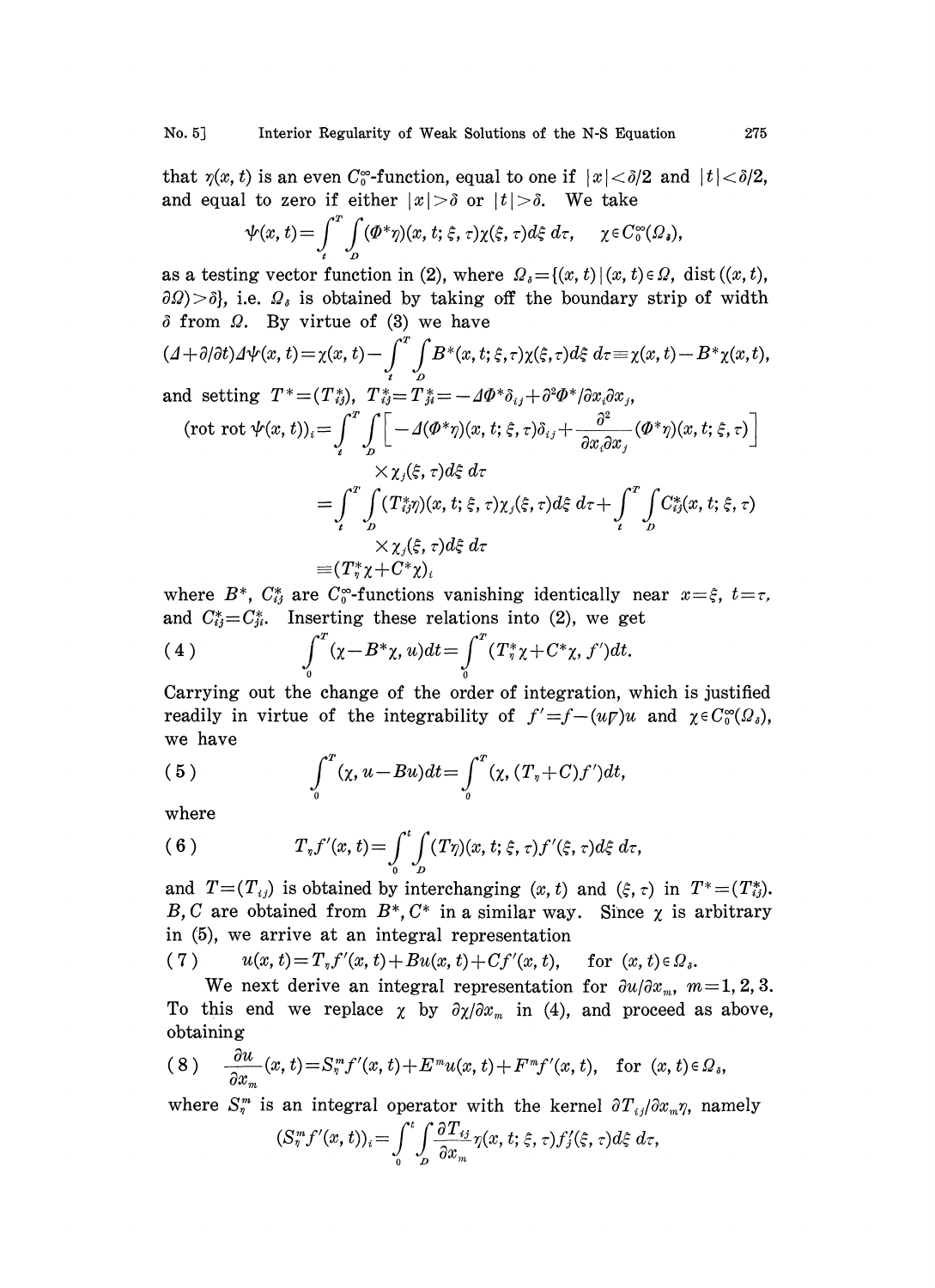and  $E^m$ ,  $F^m$  are integral operators with kernels  $E^m(x, t; \xi, \tau)$ ,  $F^m(x, t; \xi, \tau)$ which belong to  $C_0^{\infty}$  vanishing near  $x=\xi$ ,  $t=\tau$ . As a result we obtain

**Lemma 1.** For K-L solution  $u(x, t)$  we have the integral representations (7) and (8).

§ 3. Properties of the integral operators. We now introduce the space  $L^p(D)$  with the ordinary  $L^p$  norm which we denote by  $|| \cdot ||_p$ .

Lemma 2. Let  $f=T_{\eta}g$ ,  $h=S_{\eta}^{m}g$  in  $\Omega = D \times (0, T)$ .

1) Let  $g(t)=g(x, t)$  belong to  $L^{q}(D)$  for each  $t (0 < t < T)$  with its  $L^{q}$ norm bounded. Then for each  $t$  ( $0 < t < T$ ) and for any fixed r such that  $r^{-1} > q^{-1} - 2/3$ ,  $f(t) = f(x, t)$  belongs to  $L^r(D)$  and its  $L^r$  norm is bounded in t. For each  $t$  ( $0 < t < T$ ) and for any fixed s such that  $s^{-1} > q^{-1} - 1/3$ ,  $h(t) = h(x, t)$  belongs to  $L^s(D)$  and its  $L^s$  norm is bounded<br>in t. in t.

2) Let  $g(x, t)$  be bounded in  $\Omega$ . Then  $f(x, t)$  and  $h(x, t)$  are Hölder continuous in  $\Omega_i$  with respect to  $(x, t)$ .

3) Let  $g(x, t)$  be Hölder continuous in  $\Omega$  with respect to  $(x, t)$ . Then  $f(x, t)$  is twice differentiable with respect to x and once differentiable with respect to t in  $\Omega_{\delta}$ , and these derivatives are continuous in  $(x, t)$ .

The proof of this lemma is straightforward but cumbersome, so we omit it.

4. Proof of Theorem. Without loss of generality we can assume that the external force  $f(x, t)$  is Hölder continuous in  $\Omega$ . Otherwise we need only to replace  $\Omega$  by a suitable subset of it. Our proof depends on iterative use of Lemma 2. We first show that u and  $\overline{\rho}u$  are bounded in  $\Omega_{4\delta}$ . By virtue of section 1, conclusion 3 and the assumption on  $f(x,t)$ , we see that  $||u(t)|| \leq M$ ,  $||(u\psi)u(t)||_1 \leq M$ , and  $|f(x,t)| \leq M$ . Therefore, the second and third terms of the second members of (7) and (8) are bounded in  $Q_i$ . By a lemma of Sobolev type we know that  $||u(t)||_6 \le c||\mathit{r}u(t)|| \le M$ . Hence  $(u\mathit{r})u \in L^q(D)$  with  $q^{-1}=1/2+1/6$ or  $q=3/2$ . Thus  $f' = f - (uq)u \in L^{3/2}(D)$ , and its norm is bounded in t. Then the application of Lemma 2, 1) to (7) yields the result that  $u \in L^{r}(D_{\delta})$   $(1 \leq r < \infty)$ . From this information we see that  $(u\mathbf{v})u \in L^{2-\epsilon}(D_{\delta})$ , hence  $f' \in L^{2-\epsilon}(D_{\delta})$ . A second application of Lemma 2, 1) to (7) gives that  $u \in L^r(D_{2\delta})$  if  $r^{-1} > 1/2-2/3 = -1/6$ . Hence u is bounded in  $D_{2\delta}$ and its bound is bounded in  $t$ . Thus we can say that  $u$  is bounded in  $\Omega_{2\delta}$ . This result ensures that  $(u\psi)u \in L^2(D_{2\delta})$  and its norm is bounded in t  $(2\delta < t < T-2\delta)$ . By a third application of Lemma 2, 1) to (8),  $\mathcal{J}u \in L^{6-\epsilon}(D_{3\delta})$  and its norm is bounded in  $t$  (3 $\delta < t < T-3\delta$ ). Hence  $(u\mathfrak{p})u \in L^{6-\epsilon}(D_{3\delta})$  and its norm is bounded in t. Again we apply Lemma 2, 1) to (8), and see that  $\overline{\rho}u$  is bounded in  $D_{4\delta}$  and its bound is bounded in t. Thus we arrive at the conclusion that u and  $\eta u$  are bounded in  $\Omega_{4\delta}$ .